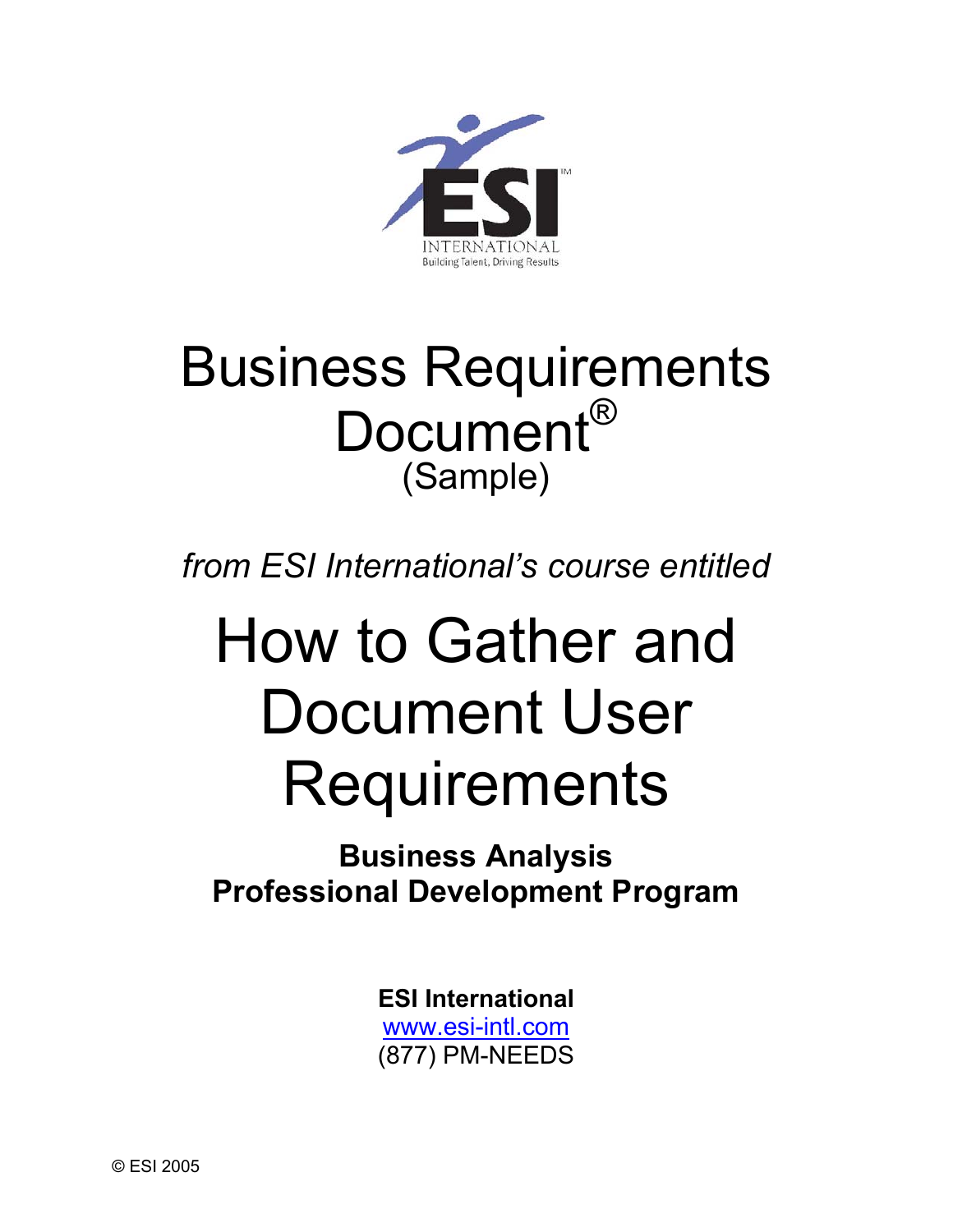#### **Business Requirements Document (Sample)**

Table of Contents

| SECTION ZERO: POSITIONING OF THE BUSINESS REQUIREMENTS                                                                            |
|-----------------------------------------------------------------------------------------------------------------------------------|
| THE GOAL: COMMON UNDERSTANDING THROUGH STRUCTURED BUSINESS ANALYSIS AND A                                                         |
|                                                                                                                                   |
| SECTION TWO: PROJECT SCOPE AND OBJECTIVES SUMMARY                                                                                 |
| <b>SECTION THREE: TECHNOLOGY INFRASTRUCTURE AND INFORMATION</b>                                                                   |
|                                                                                                                                   |
| <b>SECTION FIVE: DECISION MAKING AND APPROVAL PROCESS FOR THE</b>                                                                 |
|                                                                                                                                   |
|                                                                                                                                   |
| SECTION SEVEN: BACKGROUND, HISTORICAL AND PRIOR PROJECT                                                                           |
| SECTION EIGHT: BUSINESS LEVEL REQUIREMENTS: GOALS, VALUE                                                                          |
| SECTION 8.2 - RELATED STRATEGIC GOALS (ORGANIZATION LEVEL)<br>SECTION 8.3 - RELATED TACTICAL GOALS (DIVISION OR DEPARTMENT LEVEL) |
| SECTION NINE: USER CLASS PROFILES AND KEY DELEGATIONS                                                                             |
|                                                                                                                                   |
| SECTION TEN: USER AND FUNCTIONAL LEVEL REQUIREMENTS                                                                               |